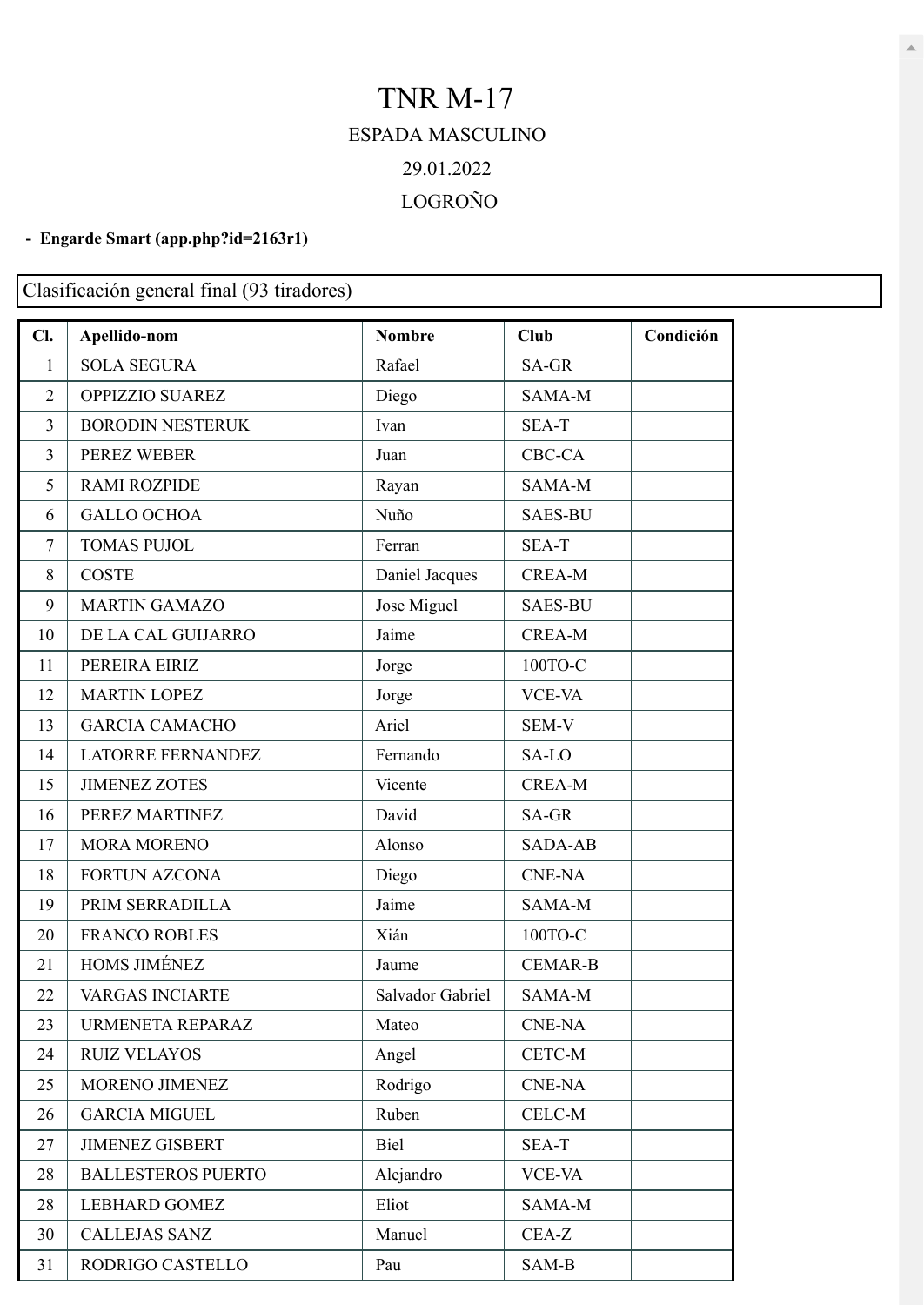| 32 | <b>ENRIQUEZ</b>           | Lucas          | <b>CELC-M</b>  |
|----|---------------------------|----------------|----------------|
| 33 | <b>SANCHEZ BURGUI</b>     | Yeray          | <b>CNE-NA</b>  |
| 34 | VÁZQUEZ CARRIÓ            | Lluis          | <b>CBE-BA</b>  |
| 35 | <b>CAMINAL LEIVA</b>      | Niko           | SAM-B          |
| 36 | <b>UGAZ VIDAL</b>         | Mateo          | <b>CREA-M</b>  |
| 37 | <b>TEMO PLANES</b>        | Angel          | $CEC-C$        |
| 38 | <b>RICARTE MARCUELLO</b>  | Lucas          | CEA-Z          |
| 39 | <b>ESQUINAS PALAU</b>     | Alvaro         | CSA-GC         |
| 39 | <b>SANCHEZ ALMOGUERA</b>  | Ricardo        | CELC-M         |
| 41 | <b>BUSTILLO NAVARRO</b>   | Gonzalo        | SA-LO          |
| 42 | CATALÁ ORENGO             | Joan           | SAV-V          |
| 43 | <b>ROS BENGOECHEA</b>     | Raul           | <b>CNE-NA</b>  |
| 44 | VALBUENA FERNANDEZ GAYTAN | Luis           | SAMA-M         |
| 45 | <b>SABATE TOMAS</b>       | Enric          | <b>SEA-T</b>   |
| 46 | <b>TORNO IGLESIAS</b>     | Gabriel Del    | <b>SAES-BU</b> |
| 47 | <b>VIDAL CARUNCHO</b>     | Adrián         | 100TO-C        |
| 48 | <b>GARCIA PEREÑA</b>      | Ignacio        | <b>CREA-M</b>  |
| 49 | PEREZ GARCIA              | Carlos         | <b>CNE-NA</b>  |
| 50 | ZAPATERO GAVILAN          | Ignacio        | <b>CREA-M</b>  |
| 51 | CORDOBA ALVAREZ           | Jorge          | <b>CREA-M</b>  |
| 52 | <b>ESPÍ FONTELLES</b>     | Oriol          | SAM-B          |
| 53 | <b>ABELLAN POZA</b>       | Pablo          | CELC-M         |
| 54 | <b>RAMIREZ PEINADO</b>    | Carlos         | CEP-M          |
| 55 | <b>HIERRO PASTOR</b>      | Ferran         | SAJI-V         |
| 56 | <b>LOPEZ MENDEZ</b>       | Hector         | <b>VCE-VA</b>  |
| 57 | <b>BELMONTE MARÍN</b>     | Guillermo      | 100TO-C        |
| 58 | <b>ELENA NAVARRO</b>      | Sergio         | SAV-V          |
| 59 | <b>MIGUEZ BENITO</b>      | Guillermo      | <b>SAES-BU</b> |
| 60 | <b>ARITA RIVAS</b>        | Carlos Andrés  | 100ТО-С        |
| 61 | <b>CAMERO MUÑOZ</b>       | Oscar          | SA-GR          |
| 62 | <b>FUENTES DE MATEO</b>   | Jaime          | <b>SAES-BU</b> |
| 63 | MORENO JIMENEZ            | Alejandro      | <b>CNE-NA</b>  |
| 64 | <b>GALDEANO CANTERO</b>   | Alejandro      | <b>CNE-NA</b>  |
| 65 | <b>MOREJON ESCUDERO</b>   | Jorge          | <b>EDMC-VA</b> |
| 66 | <b>GILI LOPEZ</b>         | Pau            | <b>CEMAR-B</b> |
| 67 | <b>SUAREZ GONZALEZ</b>    | Arturo         | CELC-M         |
| 68 | UNANUE ARTOLAZABAL        | Asier          | CEP-M          |
| 69 | MENDOZA ALMEIDA           | Pedro          | CSA-GC         |
| 70 | ROCA VILARDEBÒ            | Alex           | <b>CEMAR-B</b> |
| 71 | <b>FALCÓN PAISER</b>      | Jose Francesco | CSA-GC         |
| 72 | <b>ABAD PINAZO</b>        | Javier         | SAV-V          |
| 73 | MORENO DOMINGO            | Gonzalo        | SAV-V          |
| 74 | <b>RANNINGER PEREZ</b>    | Ignacio        | <b>CREA-M</b>  |